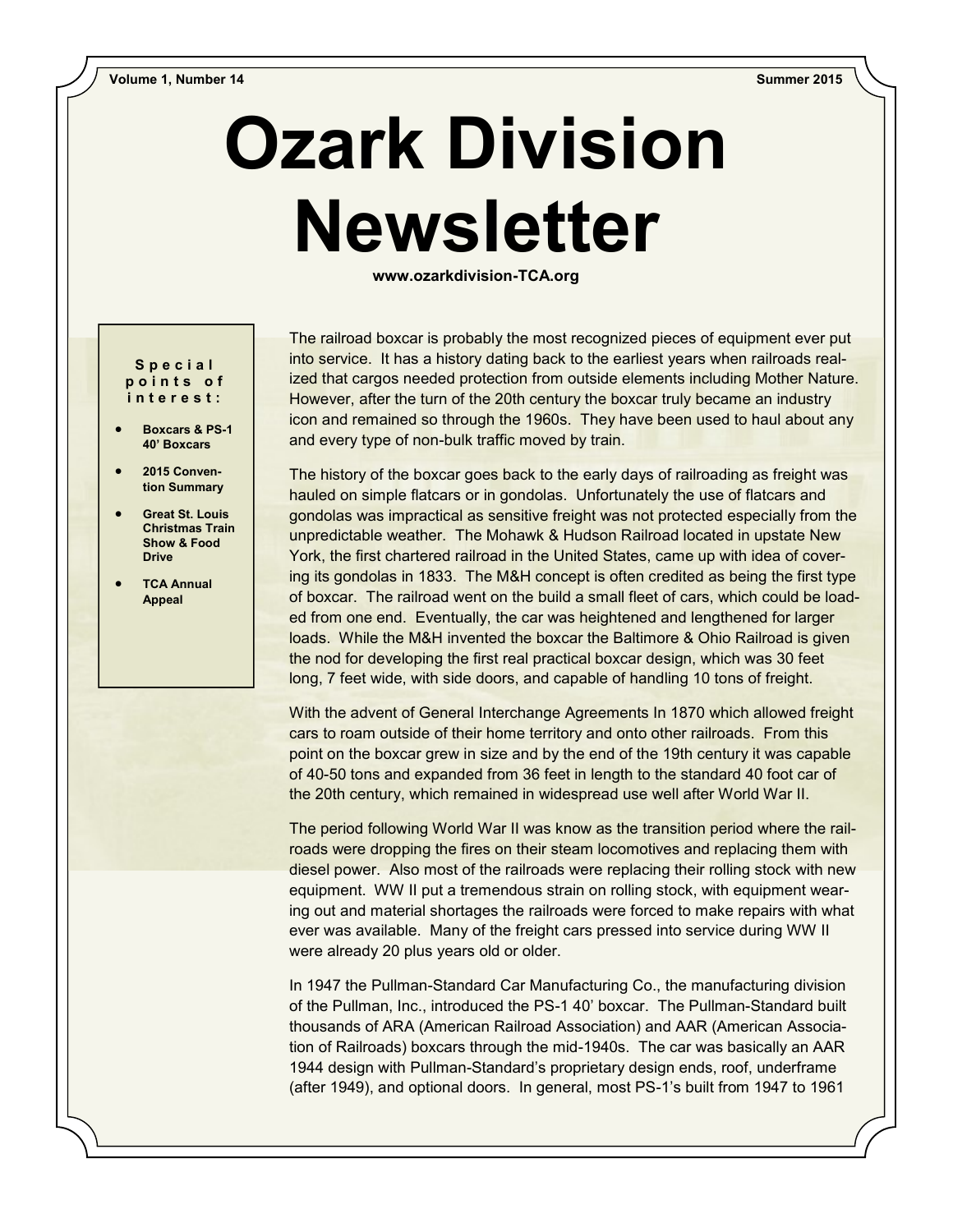## Continued from Page 1

share the same dimensions and basic construction techniques. These cars all had a length of 40', a height of 10'5" or 10'6", welded sides and ends and a roof of Pullman's own design.

One of the best spotting features of the PS-1 boxcar was probably the ends of the car. The ends have a series of wide corrugations without in-between small darts or narrow corrugations of the Dreadnaught end. The Pullman designed roof was different than the panel roof. The raised sections are wider at the outside and get narrower at the roof. This was described as "bow-tie" appearance. Originally the end roof panels were plain (flat) with no raised areas. However, after 1949 all panels had bow-tie protrusions.

Another spotting feature of the PS-1 boxcar are the doors. Pullman used their own designed doors on some cars. However the Youngstown and Superior doors were installed on the majority of the cars.. The other spotting feature was the door openings as there were cars with six and 8 foot openings, they were the most common but there were cars built with 7 and 9 foot door openings. A few cars were built with Plug Doors which made them insulated.

Modeling a PS-1 shouldn't be real difficult as kits and ready-to-run models in all scales are available. In the O Scale ready-to-run market Atlas, Lionel, MTH and Weaver offer very highly detailed models. I took three of my Lionel PS-1 boxcars to compared them to a Technical Data Report complied by Ed Hawkins. His report is contained in an internet site Steam Era Freight Cars. Here are the cars:

Lionel 17772-Central of Georgia #7077 (7000—7299) 300 cars, Built 4/52, 8' Door Opening, YSD-2 Doors,

Lionel 27210-PRR #47009 (47000-47019) 20 cars, Built 2/54, 8' Door Opening, 6 Panel Superior Doors, "Cushioned Underframe" Stenciled on car sides,

Lionel 27217-Frisco #17826 (17800-18049) 250 cars, Built 12/52, 8' Door Opening, YSD-2 Doors, "Frisco Fast Freight" Slogan on car sides.

I think Lionel has done has a great job with their PS-1 Boxcars, the three models above compare favorably with the information contained in the Technical Data Report.

The PS-1 Boxcar was immensely popular; through 1959 about 75,000 of the cars were built for 79 railroads and private owners. The first car delivered was numbered 62000 for the Lehigh Valley in June 1947 which was part of a 500 car order. '

**2015 Convention Summary:** The 61st TCA National Convention was held in Summerset, NJ not for from the Hudson River and Manhattan. There was an impressive schedule of well attended tours to many of New York City's significant features. The convention as a whole did not reach expectations, either for room occupancy. This continues the trend of declining enrollment and participation in TCA events.

A major portion of the Board of Directors meeting was the budget review. The membership reduction has led to a large drop in revenue even including the increase in annual fees. In spite of significant cuts in spending for the next fiscal year, the budget still shows a shortfall of expected revenue versus spending.

A special area of concern is the cost of the new software that was installed to give better cost and enrollment data. This software is not yet working well, and his has led to missed billing of members when their membership is due renewal. Additionally, reports such as membership totals and "dropped member" lists are not reliable. In addition to these data problems, the National treasurer has chosen not to run for reelection and has resigned before the end of his term. He was also the editor of e-Track, and resigned from that position. If there is a member of the Ozark Division who is interested in running for treasurer, please contact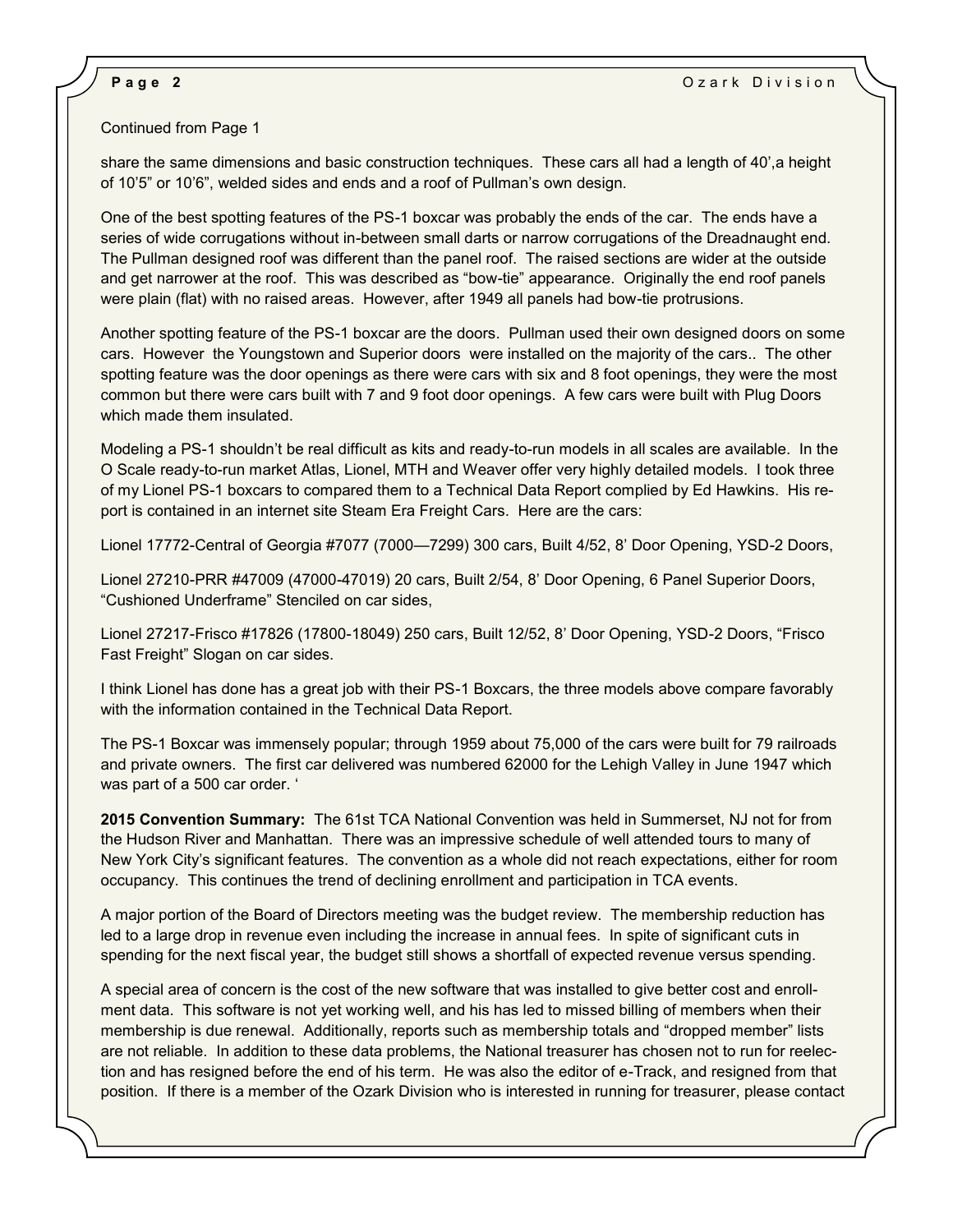me or Jon Lundvall.

The Divisions can help this budget problem by recruiting new members. Ozark Division members have been approaching other groups outside of the traditional St. Louis, Kansas City and Columbia areas, but have yet to see any results.

Next year's convention will be held in Houston, Texas. This will be the closest convention to the Ozark Division to be scheduled for several years. Please consider visiting Texas next June.

A copy of the Ozark Division Annual Report that I presented at the annual Board of Directors meeting is included with this Newsletter.

Respectfully Submitted,

Lou Eggerding, President

**Great St. Louis Christmas Train Show & Food Drive:** It is time to make plans to attended the next Great St. Louis Christmas Train Show and Food Drive scheduled for Saturday, December 5, 2015 at Immanuel Lutheran School. Please see the attached table registration for all the show details whether you are vendor or not. Please reserve your table(s) early as they will sell out quick!

**Train Collectors Association Annual Appeal:** You still have plenty of time to participate in this year's Appeal. With revenues dropping and expenses raising the Train Collectors Association needs your help and support.

Since the cost of services provided to members exceeds dues revenue, additional funds are needed to close the gap. Donations for this purpose are critical to TCA continuing its level of services, and to maintaining organizational stability.

For more information about the Annual Appeal you can got to the TCA website www.traincollectors.org, click on "The Site for TCA Members" and then click on 2015 Annual Appeal. From here you make your donation using one of the methods describes or you can make your donation the way I did by adding an amount over my membership fee as detailed on the membership renewal notice.

Don't forget the Train Collectors Association is a non-profit IRS 501(c)3 organization which means your donation is tax deductible.

**Calendar:** The Ozark Division has only one event scheduled and that is the Great St. Louis Christmas Train Show & Food Drive, please see the enclosed registration form for all details. The annual Ozark Division Membership Meeting will be held on Saturday, December 5, 2015 at Immanuel Lutheran School. Time and location will be announced later.

Central Missouri Chapter is hosting their annual Train Show on Saturday, November 7, 2015 at Columbia Senior Center. Please see that attached Registration Form for all details.

**In Memoriam:** On behalf of all TCA and Ozark Division members I want to extend sincere condolences to the families of David L. Stonecipher (73-5066) and Thomas M. Tokarchik (85-22368) who passed away recently.

Jon Lundvall, Editor